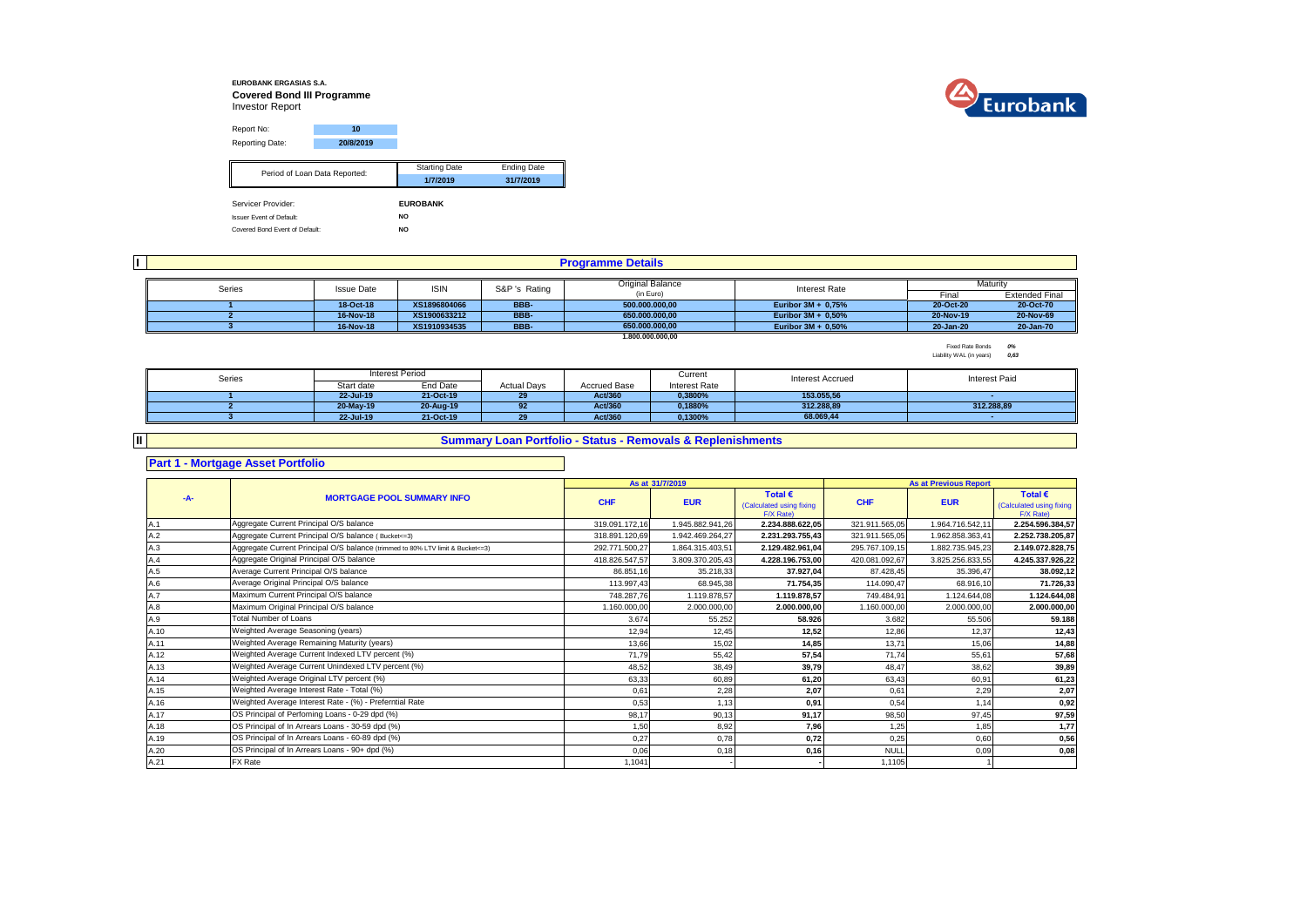| <b>Principal Receipts For Performing</b><br>Or Delinquent / In Arrears Loans |                                     |                    |               |                    | As at 31/7/2019 |                                                     |               |
|------------------------------------------------------------------------------|-------------------------------------|--------------------|---------------|--------------------|-----------------|-----------------------------------------------------|---------------|
|                                                                              |                                     | СHI                |               | <b>EUR</b>         |                 | Total $\epsilon$ (Calculated using fixing F/X Rate) |               |
|                                                                              |                                     | <b>No Of Loans</b> | <b>Amount</b> | <b>No Of Loans</b> | <b>Amount</b>   | <b>No Of Loans</b>                                  | <b>Amount</b> |
| <b>B.1</b>                                                                   | Scheduled And Paid Repayments       | 5.084              | 2.183.775.83  | 74.480             | 14.370.267.79   | 79.564                                              | 16.348.146.45 |
| <b>B.2</b>                                                                   | <b>Partial Prepayments</b>          |                    | 23,000.00     | 68                 | 502.059.11      |                                                     | 522.890.56    |
| <b>B.3</b>                                                                   | <b>Whole Prepayments</b>            |                    | 357,780.06    | 88                 | 1.687.580.21    | n.                                                  | 2.011.627,00  |
| <b>B.4</b>                                                                   | Total Principal Receipts (B1+B2+B3) |                    | 2.564.555.89  |                    | 16.559.907.11   |                                                     | 18.882.664.01 |

|     | <b>Non-Principal Receipts For Performing</b>          |                    |               |                    | As at 31/7/2019 |                                            |               |
|-----|-------------------------------------------------------|--------------------|---------------|--------------------|-----------------|--------------------------------------------|---------------|
|     | Or Delinquent / In Arrears Loans                      | CHI                |               | <b>EUR</b>         |                 | Total € (Calculated using fixing F/X Rate) |               |
|     |                                                       | <b>No Of Loans</b> | <b>Amount</b> | <b>No Of Loans</b> | <b>Amount</b>   | <b>No Of Loans</b>                         | <b>Amount</b> |
| C.1 | Interest From Installments                            | 4.273              | 166.635,19    | 68.246             | 3.916.029.04    | 72.519                                     | 4.066.953,04  |
| C.2 | Interest From Overdues                                | 1.281              | 901.64        | 16.186             | 12.059.39       | 17.467                                     | 12.876.02     |
| C.3 | Total Interest Receipts (C1+C2)                       |                    | 167.536.83    |                    | 3.928.088.43    |                                            | 4.079.829.06  |
| C.4 | Levy 128 To Be Paid To Servicer (in case of an Event) |                    |               |                    |                 |                                            |               |

# **Part 2 - Portfolio Status**

|     |                                               | As at 31/7/2019    |                |                    |                  |                                            |                  |  |
|-----|-----------------------------------------------|--------------------|----------------|--------------------|------------------|--------------------------------------------|------------------|--|
| -A- | <b>Portfolio Status</b>                       | <b>CHF</b>         |                | <b>EUR</b>         |                  | Total € (Calculated using fixing F/X Rate) |                  |  |
|     |                                               | <b>No Of Loans</b> | <b>Amount</b>  | <b>No Of Loans</b> | <b>Amount</b>    | <b>No Of Loans</b>                         | <b>Amount</b>    |  |
|     | Performing Loans                              | 3.614              | 313.256.322.02 | 48.809             | 1.753.735.914.19 | 52.423                                     | 2.037.456.883,32 |  |
| A.2 | Delinquent/In Arrears Loans 30 Day To 89 Days |                    | 5.634.798.67   | 6.356              | 188.733.350.08   | 6.413                                      | 193.836.872,11   |  |
| A.3 | Totals (A1+ A2)                               | 3.671              | 318.891.120.69 | 55.165             | 1.942.469.264.27 | 58.836                                     | 2.231.293.755.43 |  |
| A.4 | In Arrears Loans 90 Days To 360 Days          |                    | 200.051.47     |                    | 3.413.676.99     | 90                                         | 3.594.866.62     |  |
| A.5 | Denounced Loans                               |                    | 0,00           |                    | 0,00             |                                            | 0.00             |  |
| A.6 | Totals (A4+ A5)                               |                    | 200.051.47     |                    | 3.413.676.99     | 90 I                                       | 3.594.866,62     |  |

|            |                                                       |                    |               |                    | As at 31/7/2019 |                                                     |                |
|------------|-------------------------------------------------------|--------------------|---------------|--------------------|-----------------|-----------------------------------------------------|----------------|
|            | Breakdown of In Arrears Loans Number Of Days Past Due | <b>CHF</b>         |               | <b>EUR</b>         |                 | Total $\epsilon$ (Calculated using fixing F/X Rate) |                |
|            |                                                       | <b>No Of Loans</b> | <b>Amount</b> | <b>No Of Loans</b> | <b>Amount</b>   | <b>No Of Loans</b>                                  | <b>Amount</b>  |
| <b>B.1</b> | 30 Days < Installment <= 59 Days                      |                    | 4.787.828.80  | 5.884              | 173.487.373,34  | 5.927                                               | 177.823.782,00 |
| B.2        | 60 Days < Installment <= 89 Days                      |                    | 846.969.87    | 472                | 15.245.976.74   | 486                                                 | 16.013.090,11  |
| <b>B.3</b> | Total (B1+B2=A4)                                      |                    | 5.634.798.67  | 6.356              | 188.733.350.08  | 6.413                                               | 193.836.872,11 |
| <b>B.4</b> | 90 Days < Installment <= 119 Days                     |                    | 200.051.47    |                    | 2.575.954.59    |                                                     | 2.757.144,22   |
| <b>B.5</b> | 120 Days < Installment <= 360 Days                    |                    | 0.00          |                    | 837.722.40      |                                                     | 837.722,40     |
| <b>B.6</b> | Total (B4+B5=A4)                                      |                    | 200.051.47    |                    | 3.413.676.99    |                                                     | 3.594.866,62   |

## **Part 3 - Replenishment Loans - Removed Loans**

|  |                                       |                            |            |                                          | At July-19   |                                                     |                      |
|--|---------------------------------------|----------------------------|------------|------------------------------------------|--------------|-----------------------------------------------------|----------------------|
|  | <b>Loan Amounts During The Period</b> |                            |            | EUR                                      |              | Total $\epsilon$ (Calculated using fixing F/X Rate) |                      |
|  |                                       | <b>Replenishment Loans</b> |            | <b>Removed Loans Replenishment Loans</b> |              | <b>Removed Loans</b> Replenishment Loans            | <b>Removed Loans</b> |
|  | Total Outstanding Balance             | 0.00                       | 251.353.47 | 0,00                                     | 1.929.656,69 | 0.00                                                | 2.157.311,31         |
|  | Number of Loans                       |                            |            |                                          | 104          |                                                     | 109                  |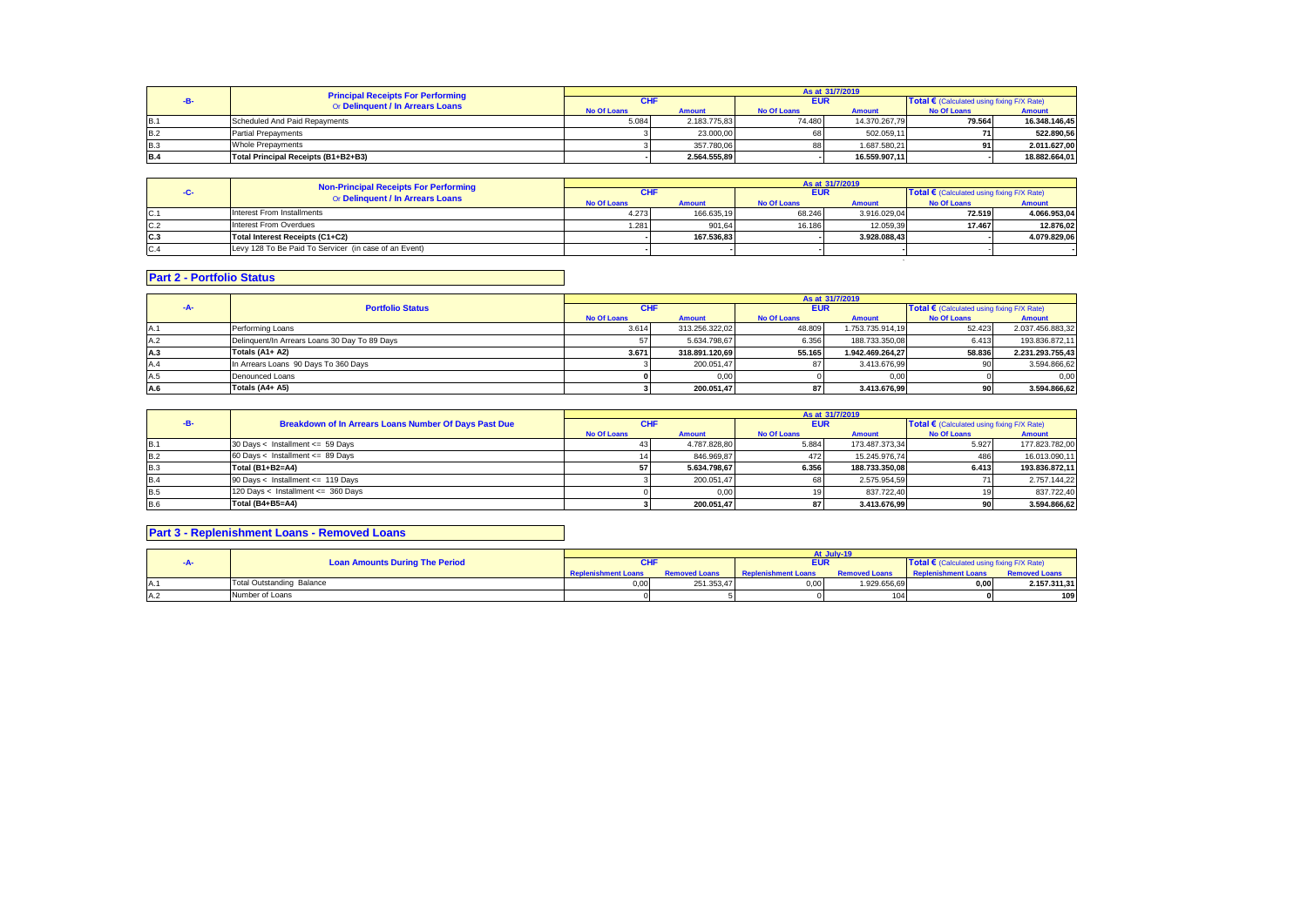| Ш | <b>Statutory Tests</b>                                                                                |                  | as of 31/7/2019 |
|---|-------------------------------------------------------------------------------------------------------|------------------|-----------------|
|   | Outstanding Bonds Principal                                                                           | 1.800.000.000,00 |                 |
|   | Outstanding Accrued Interest on Bonds <sup>1</sup>                                                    | 324.044,44       |                 |
|   | <b>Total Bonds Amount</b>                                                                             | 1.800.324.044,44 |                 |
|   | Current Outstanding Balance of Loans                                                                  | 2.234.888.622,05 |                 |
|   | A. Adjusted Outstanding Principal of Loans <sup>2</sup>                                               | 2.129.482.961,04 |                 |
|   | B. Accrued Interest on Loans                                                                          | 5.177.214,53     |                 |
|   | C. Outstanding Principal & accrued Interest of Marketable Assets                                      | 0,00             |                 |
|   | D. Aggregate Amount standing to the Credit of Trans.Account - excl. Commingling Res.                  | 0,00             |                 |
|   | Z. WAV CB maturity x OS principal amount x Neg. Carry Factor                                          | 5.677.083,33     |                 |
|   | Nominal Value (A+B+C+D-Z)                                                                             | 2.128.983.092,23 |                 |
|   | Bonds / Nominal Value Assets Percentage                                                               | 2.081.299.473,35 |                 |
|   | <b>Nominal Value Test Result</b>                                                                      |                  | Pass            |
|   | <b>Net Present Value Test</b>                                                                         |                  | Pass            |
|   | Net Present Value                                                                                     | 2.501.948.088,20 |                 |
|   | Net Present Value of Liabilities                                                                      | 1.806.798.717,85 |                 |
|   | Parallel shift +200bps of current interest rate curve                                                 |                  | Pass            |
|   | Net Present Value                                                                                     | 2.473.206.747,63 |                 |
|   | Net Present Value of Liabilities                                                                      | 1.800.963.029,91 |                 |
|   | Parallel shift -200bps of current interest rate curve                                                 |                  | Pass            |
|   | Net Present Value                                                                                     | 2.608.607.124,07 |                 |
|   | Net Present Value of Liabilities                                                                      | 1.830.128.118.05 |                 |
|   | <b>Interest Rate Coverage Test</b>                                                                    |                  | Pass            |
|   | Interest expected to be received in respect of assets comprised in the Cover Pool during the 1st year | 37.389.700,42    |                 |
|   | Interest due on all series of covered bonds during 1st year                                           | 1.981.888,23     |                 |
|   | <b>Parameters</b>                                                                                     |                  |                 |
|   | LTV Cap                                                                                               | 80,00%           |                 |
|   | Asset Percentage                                                                                      | 86,5%            |                 |
|   | Negative carry Margin                                                                                 | 0,50%            |                 |
|   | <b>Reserve Ledger</b>                                                                                 |                  |                 |
|   | Opening Balance                                                                                       | 4.076.122,56     |                 |
|   | Required Reserve Amount                                                                               | 2.391.316,94     |                 |
|   | Amount credited to the account (payment to BoNY)                                                      | 0,00             |                 |
|   | Available (Outstanding) Reserve Amount t                                                              | 4.076.122,56     |                 |

<sup>1</sup> Outstanding Accrued Interest on Bonds as at end date of reporting period<br><sup>2</sup> The adjusted Outstanding Principal of Loans is the current Principle Balance adjusted to a maximum of the LTV cap of the indexed property val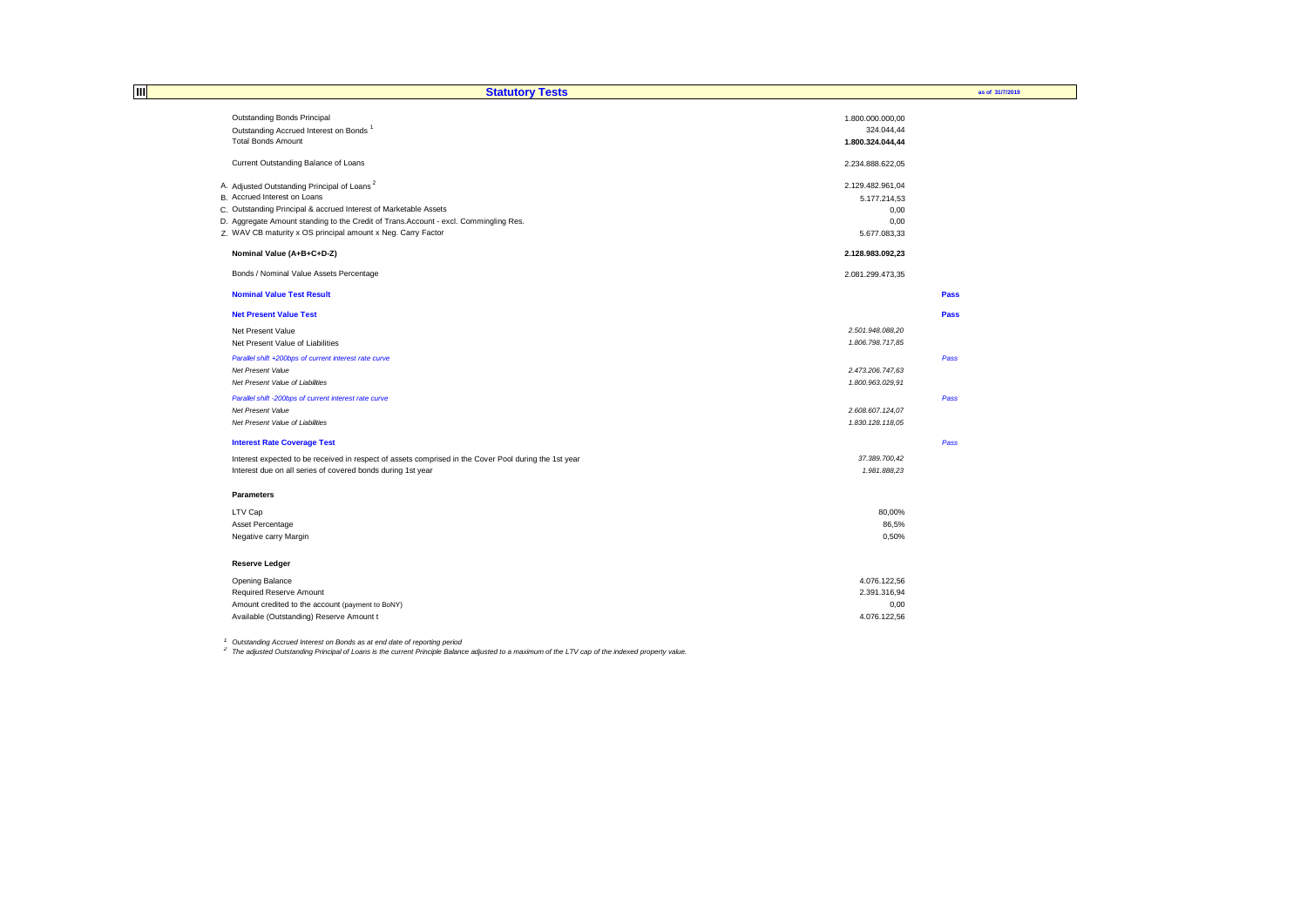**IV**

|                                        | <b>Portfolio Stratifications</b> |                                    |                                         |                                                     |
|----------------------------------------|----------------------------------|------------------------------------|-----------------------------------------|-----------------------------------------------------|
| <b>LOAN CURRENCY</b>                   |                                  |                                    |                                         |                                                     |
|                                        | Num of Loans                     | % of loans                         | OS_Principal (in Euro)                  | % of OS_Principal                                   |
| CHF<br><b>EUR</b>                      | 3.674<br>55.252                  | 6,23%<br>93,77%                    | 289.005.680,79<br>1.945.882.941,26      | 12,93%<br>87,07%                                    |
| <b>Grand Total</b>                     | 58.926                           | 100,00%                            | 2.234.888.622,05                        | 100,00%                                             |
| <b>ORIGINAL LOAN AMOUNT</b>            |                                  |                                    |                                         |                                                     |
|                                        | Num of Loans                     | % of loans                         | Principal                               | % of Principal                                      |
| $0 - 37.500$                           | 16.248                           | 27,57%                             | 389.799.641,51                          | 9,22%                                               |
| 37.501 - 75.000<br>75.001 - 100.000    | 22.574<br>9.148                  | 38,31%<br>15,52%                   | 1.279.019.250,53<br>815.166.135,52      | 30,25%<br>19,28%                                    |
| 100.001 - 150.000                      | 7.342                            | 12,46%                             | 907.555.827,75                          | 21,46%                                              |
| 150.001 - 250.000<br>250.001 - 500.000 | 2.813<br>694                     | 4,77%<br>1,18%                     | 530.956.075,52<br>226.628.319,42        | 12,56%<br>5,36%                                     |
| $500.001 +$                            | 107                              | 0,18%                              | 79.071.502,75                           | 1,87%                                               |
| <b>Grand Total</b>                     | 58.926                           | 100.00%                            | 4.228.196.753.00                        | 100,00%                                             |
| <b>OUTSTANDING LOAN AMOUNT</b>         |                                  |                                    |                                         |                                                     |
|                                        | Num of Loans                     | % of loans                         | Principal Euro Equiv                    | % of Principal Euro Equiv.                          |
| $0 - 37.500$<br>37.501 - 75.000        | 37.324<br>14.932                 | 63,34%<br>25,34%                   | 661.444.135,23<br>775.525.110,06        | 29,60%<br>34,70%                                    |
| 75.001 - 100.000                       | 3.377                            | 5,73%                              | 289.672.916,08                          | 12,96%                                              |
| 100.001 - 150.000<br>150.001 - 250.000 | 2.206<br>843                     | 3,74%                              | 262.721.488,86                          | 11,76%                                              |
| 250.001 - 500.000                      | 209                              | 1,43%<br>0,35%                     | 154.224.291,22<br>68.599.352,53         | 6,90%<br>3,07%                                      |
| $500.001 +$                            | 35                               | 0,06%                              | 22.701.328,08                           | 1,02%                                               |
| <b>Grand Total</b>                     | 58.926                           | 100,00%                            | 2.234.888.622,05                        | 100,00%                                             |
| <b>ORIGINATION DATE</b>                |                                  |                                    |                                         |                                                     |
| 1990-2004                              | Num of Loans<br>16.965           | $\overline{\%}$ of loans<br>28,79% | Principal Euro Equiv.<br>470.536.156,60 | % of Principal Euro Equiv.<br>$\overline{0}/1/1900$ |
| 2005                                   | 6.636                            | 11,26%                             | 278.408.476,23                          | 12,46%                                              |
| 2006                                   | 9.515                            | 16,15%                             | 412.043.427,69                          | 18,44%                                              |
| 2007<br>2008                           | 8.545<br>5.044                   | 14,50%<br>8,56%                    | 354.533.435,19<br>214.913.700,26        | 15,86%<br>9,62%                                     |
| 2009                                   | 3.065                            | 5,20%                              | 136.557.371,26                          | 6,11%                                               |
| 2010                                   | 2.846                            | 4,83%                              | 125.904.179,38                          | 5,63%                                               |
| 2011<br>2012                           | 1.770<br>1.541                   | 3,00%<br>2,62%                     | 59.904.549,18<br>51.976.949,26          | 2,68%<br>2,33%                                      |
| 2013                                   | 1.213                            | 2,06%                              | 42.858.669,42                           | 1,92%                                               |
| 2014                                   | 412                              | 0,70%                              | 11.418.293,26                           | 0,51%                                               |
| 2015<br>2016                           | 155<br>145                       | 0,26%<br>0,25%                     | 4.975.454,60<br>6.189.550,81            | 0,22%<br>0,28%                                      |
| 2017                                   | 424                              | 0,72%                              | 25.619.678,73                           | 1,15%                                               |
| 2018<br><b>Grand Total</b>             | 650                              | 1,10%                              | 39.048.730,18                           | 1,75%                                               |
|                                        |                                  |                                    |                                         |                                                     |
|                                        | 58.926                           | 100,00%                            | 2.234.888.622,05                        | 100,00%                                             |
| <b>MATURITY DATE</b>                   |                                  |                                    |                                         |                                                     |
| 2016 - 2020                            | Num of Loans<br>2.566            | % of loans<br>4,35%                | Principal Euro Equiv.<br>11.266.918,40  | % of Principal Euro Equiv.<br>0,50%                 |
| 2021 - 2025                            | 14.530                           | 24,66%                             | 278.249.119,21                          | 12,45%                                              |
| 2026 - 2030<br>2031 - 2035             | 16.535<br>10.926                 | 28,06%<br>18,54%                   | 527.232.267,60<br>515.243.163,70        | 23,59%                                              |
| 2036 - 2040                            | 7.603                            | 12,90%                             | 460.695.572,20                          | 23,05%<br>20,61%                                    |
| 2041 - 2045                            | 3.197                            | 5,43%                              | 209.423.634,69                          | 9,37%                                               |
| $2046 +$<br><b>Grand Total</b>         | 3.569<br>58.926                  | 6,06%<br>100,00%                   | 232.777.946,26<br>2.234.888.622,05      | 10,42%<br>100,00%                                   |
|                                        |                                  |                                    |                                         |                                                     |
| <b>REMAIN. TIME TO MATURITY</b>        | Num of Loans                     | % of loans                         | Principal Euro Equiv.                   | % of Principal Euro Equiv.                          |
| 0 - 40 months                          | 8.443                            | 14,33%                             | 83.534.817,82                           | 3,74%                                               |
| 40.01 - 60 months<br>60.01 - 90 months | 4.596<br>6.947                   | 7,80%                              | 97.557.490.45<br>187.604.878,28         | 4,37%                                               |
| 90.01 - 120 months                     | 7.288                            | 11,79%<br>12,37%                   | 214.367.003,89                          | 8,39%<br>9,59%                                      |
| 120.01 - 150 months                    | 9.066                            | 15,39%                             | 352.629.137,72                          | 15,78%                                              |
| 150.01 - 180 months<br>over 180 months | 5.406<br>17.180                  | 9,17%<br>29,16%                    | 242.730.258,59<br>1.056.465.035,30      | 10,86%<br>47,27%                                    |
| <b>Grand Total</b>                     | 58.926                           | 100,00%                            | 2.234.888.622,05                        | 100,00%                                             |
|                                        |                                  |                                    |                                         |                                                     |
| <b>INTEREST RATE</b>                   | Num of Loans                     | % of loans                         | Principal Euro Equiv                    | % of Principal Euro Equiv.                          |
| $0.00\% - 1.00\%$                      | 4.569                            | 7,75%                              | 343.814.100,97                          | 15.38%                                              |
| 1.01% - 2.00%<br>2.01% - 3.00%         | 32.392<br>3.990                  | 54,97%<br>6,77%                    | 1.308.171.470.78<br>100.772.739,56      | 58,53%<br>4,51%                                     |
| 3.01% - 4.00%                          | 2.204                            | 3,74%                              | 99.621.815,35                           | 4,46%                                               |
| 4.01% - 5.00%                          | 10.748                           | 18,24%                             | 292.343.195,17                          | 13,08%                                              |
| 5.01% - 6.00%<br>6.01% - 7.00%         | 1.247<br>2.261                   | 2,12%<br>3,84%                     | 26.229.213,62<br>36.536.773,17          | 1,17%<br>1,63%                                      |
| $7.01% +$                              | 1.515                            | 2,57%                              | 27.399.313.44                           | 1,23%                                               |
| <b>Grand Total</b>                     | 58.926                           | 100,00%                            | 2.234.888.622,05                        | 100,00%                                             |
| <b>CURRENT LTV Indexed</b>             |                                  |                                    |                                         |                                                     |
| $0.00\% - 20.00\%$                     | Num of Loans<br>13.774           | % of loans<br>23,38%               | Principal Euro Equiv.<br>182.537.231,05 | % of Principal Euro Equiv.                          |
| 20.01% - 30.00%                        | 8.956                            | 15,20%                             | 225.429.401,81                          |                                                     |
| 30.01% - 40.00%                        | 7.992                            | 13,56%                             | 271.773.476,85                          | 12,16%                                              |
| 40.01% - 50.00%<br>50.01% - 60.00%     | 7.114<br>5.773                   | 12,07%<br>9,80%                    | 294.025.503,88<br>286.318.260,25        | 13,16%<br>12,81%                                    |
| 60.01% - 70.00%                        | 4.649                            | 7,89%                              | 264.263.654,92                          | 11,82%                                              |
| 70.01% - 80.00%<br>80.01% - 90.00%     | 3.730<br>2.641                   | 6,33%<br>4,48%                     | 229.202.402,51<br>172.927.537,39        | 10,26%<br>7,74%                                     |
| 90.01% - 100.00%<br>$100.00\% +$       | 2.051<br>2.246                   | 3,48%<br>3,81%                     | 140.922.983,81<br>167.488.169,60        | 8,17%<br>10,09%<br>6,31%<br>7,49%                   |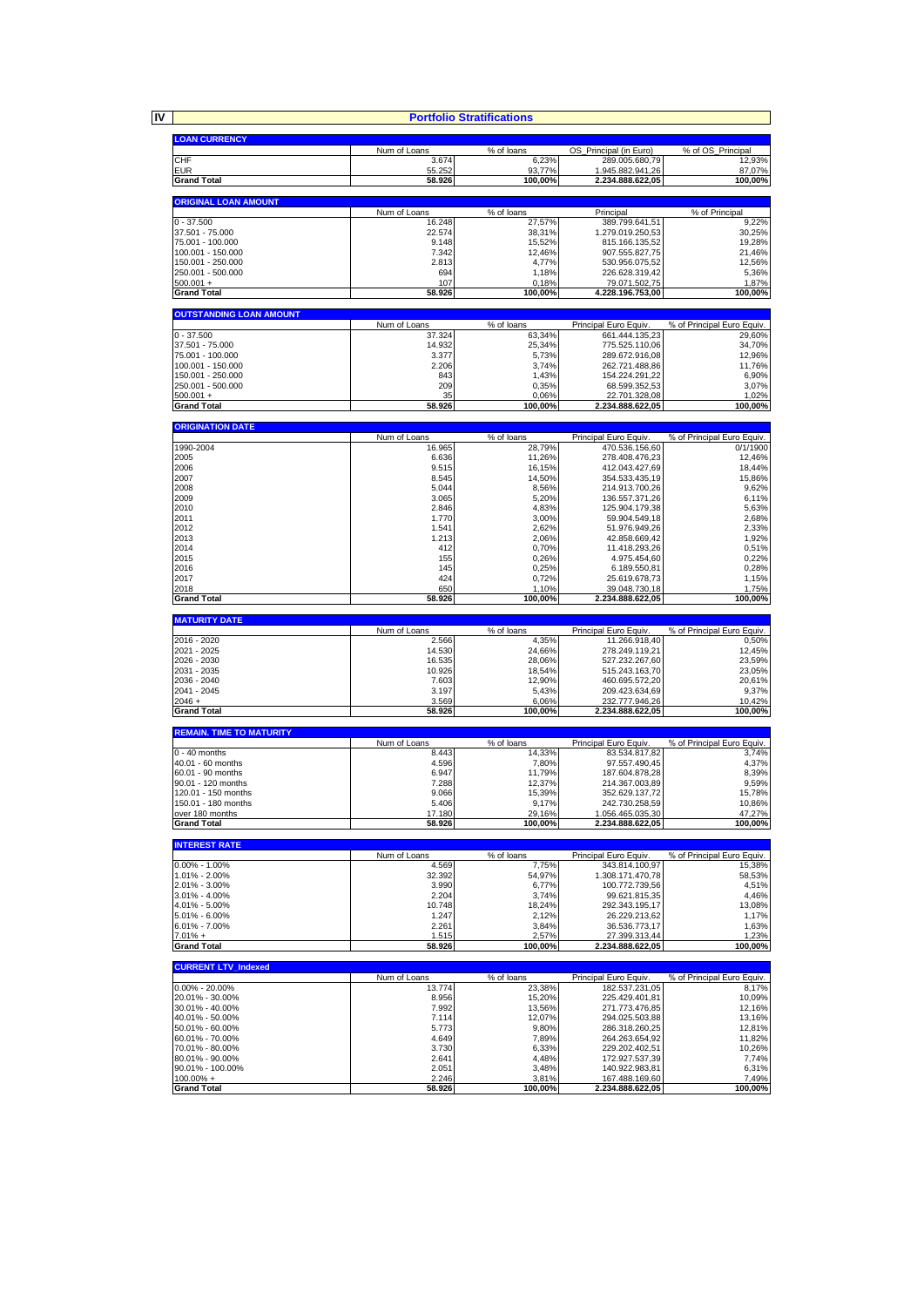| <b>CURRENT LTV_Unindexed</b>                    |                    |                          |                                       |                                     |
|-------------------------------------------------|--------------------|--------------------------|---------------------------------------|-------------------------------------|
|                                                 | Num of Loans       | % of loans               | Principal Euro Equiv                  | % of Principal Euro Equiv.          |
| $0.00\% - 20.00\%$                              | 19.568             | 33,21%                   | 342.339.636,35                        | 15,32%                              |
| 20.01% - 30.00%<br>30.01% - 40.00%              | 11.309<br>10.425   | 19,19%<br>17,69%         | 381.791.922,90<br>446.515.929,47      | 17,08%<br>19,98%                    |
| 40.01% - 50.00%                                 | 8.429              | 14,30%                   | 438.450.280,73                        | 19,62%                              |
| 50.01% - 60.00%                                 | 5.146              | 8,73%                    | 323.824.673,04                        | 14,49%                              |
| 60.01% - 70.00%                                 | 2.949              | 5,00%                    | 204.056.671.70                        | 9,13%                               |
| 70.01% - 80.00%<br>80.01% - 90.00%              | 951<br>115         | 1,61%<br>0,20%           | 77.876.813,28<br>15.098.304,52        | 3,48%<br>0,68%                      |
| 90.01% - 100.00%                                | 24                 | 0,04%                    | 3.378.826,19                          | 0,15%                               |
| $100.00\% +$                                    | 10                 | 0,02%                    | 1.555.563,87                          | 0,07%                               |
| <b>Grand Total</b>                              | 58.926             | 100,00%                  | 2.234.888.622,05                      | 100,00%                             |
| <b>ORIGINAL LTV</b>                             |                    |                          |                                       |                                     |
|                                                 | Num of Loans       | % of loans               | Principal Euro Equiv.                 | % of Principal Euro Equiv.          |
| 0.00% - 20.00%                                  | 3.466              | 5,88%                    | 56.988.744,01                         | 2,55%                               |
| 20.01% - 30.00%<br>30.01% - 40.00%              | 5.392<br>7.478     | 9,15%<br>12,69%          | 123.482.902,04<br>210.711.767,05      | 5,53%<br>9,43%                      |
| 40.01% - 50.00%                                 | 9.226              | 15,66%                   | 309.946.185,50                        | 13,87%                              |
| 50.01% - 60.00%                                 | 9.515              | 16,15%                   | 373.732.023,41                        | 16,72%                              |
| 60.01% - 70.00%                                 | 8.723              | 14,80%                   | 375.842.494,23                        | 16,82%                              |
| 70.01% - 80.00%                                 | 8.360              | 14,19%                   | 403.870.597,22                        | 18,07%                              |
| 80.01% - 90.00%<br>90.01% - 100.00%             | 4.277<br>2.222     | 7,26%<br>3,77%           | 221.135.488,14<br>146.759.817,69      | 9,89%<br>6,57%                      |
| $100.00% +$                                     | 267                | 0,45%                    | 12.418.602,76                         | 0,56%                               |
| <b>Grand Total</b>                              | 58.926             | 100,00%                  | 2.234.888.622,05                      | 100,00%                             |
|                                                 |                    |                          |                                       |                                     |
| <b>LOCATION OF PROPERTY</b>                     | Num of Loans       | % of loans               | Principal Euro Equiv.                 | % of Principal Euro Equiv.          |
| Attica                                          | 23.413             | 39,73%                   | 1.059.342.394,54                      | 47,40%                              |
| Thessaloniki                                    | 8.600              | 14,59%                   | 294.739.952,50                        | 13,19%                              |
| Macedonia                                       | 7.020              | 11,91%                   | 200.248.758,82                        | 8,96%                               |
| Peloponnese<br>Thessaly                         | 4.365<br>4.318     | 7,41%<br>7,33%           | 151.636.455,10<br>126.360.571,16      | 6,78%<br>5,65%                      |
| Sterea Ellada                                   | 3.237              | 5,49%                    | 101.589.776,06                        | 4,55%                               |
| Creta Island                                    | 2.375              | 4,03%                    | 94.054.979,09                         | 4,21%                               |
| Ionian Islands                                  | 950                | 1,61%                    | 39.858.530,09                         | 1,78%                               |
| Thrace                                          | 1.485              | 2,52%                    | 44.008.066,67                         | 1,97%                               |
| Epirus                                          | 1.821              | 3,09%                    | 58.739.582,07                         | 2,63%                               |
| Aegean Islands<br><b>Grand Total</b>            | 1.342<br>58.926    | 2,28%<br>100,00%         | 64.309.555,95<br>2.234.888.622,05     | 2,88%<br>100,00%                    |
|                                                 |                    |                          |                                       |                                     |
| <b>SEASONING</b>                                |                    |                          |                                       |                                     |
| $0 - 12$                                        | Num of Loans<br>87 | % of loans<br>0,15%      | Principal Euro Equiv.<br>4.544.282,44 | % of Principal Euro Equiv.<br>0,20% |
| $12 - 24$                                       | 786                | 1,33%                    | 47.874.220,72                         | 2,14%                               |
| 24 - 36                                         | 263                | 0,45%                    | 15.104.078,79                         | 0,68%                               |
| $36 - 60$                                       | 356                | 0,60%                    | 12.063.491,55                         | 0,54%                               |
|                                                 |                    |                          |                                       |                                     |
| $60 - 96$                                       | 3.487              | 5,92%                    | 117.103.128,73                        | 5,24%                               |
| over 96<br><b>Grand Total</b>                   | 53.947<br>58.926   | 91,55%<br>100,00%        | 2.038.199.419,82<br>2.234.888.622,05  | 91,20%<br>100,00%                   |
|                                                 |                    |                          |                                       |                                     |
| <b>LEGAL LOAN TERM</b>                          |                    |                          |                                       |                                     |
| $0 - 5$ years                                   | Num of Loans<br>16 | % of loans<br>0,03%      | Principal Euro Equiv<br>201.376,02    | % of Principal Euro Equiv.<br>0,01% |
| 5 - 10 years                                    | 932                | 1,58%                    | 10.745.893,45                         | 0,48%                               |
| 10 - 15 years                                   | 11.147             | 18,92%                   | 195.286.115,98                        | 8,74%                               |
| 15 - 20 years                                   | 11.207             | 19,02%                   | 318.996.290,28                        | 14,27%                              |
| 20 - 25 years<br>25 - 30 years                  | 10.447<br>17.320   | 17,73%<br>29,39%         | 457.227.624,79<br>763.332.861,01      | 20,46%<br>34,16%                    |
| 30 - 35 years                                   | 3.612              | 6,13%                    | 222.787.872,61                        | 9,97%                               |
| $35$ years $+$                                  | 4.245              | 7,20%                    | 266.310.587,92                        | 11,92%                              |
| <b>Grand Total</b>                              | 58.926             | 100,00%                  | 2.234.888.622,05                      | 100,00%                             |
| <b>REAL ESTATE TYPE</b>                         |                    |                          |                                       |                                     |
|                                                 | Num of Loans       | % of loans               | Principal Euro Equiv                  | % of Principal Euro Equiv.          |
| Flats<br>Houses                                 | 45.749<br>13.177   | 77,64%<br>22,36%         | 1.646.081.057,20<br>588.807.564,85    | 73,65%                              |
| <b>Grand Total</b>                              | 58.926             | 100.00%                  | 2.234.888.622,05                      | 26,35%<br>100,00%                   |
|                                                 |                    |                          |                                       |                                     |
| <b>LOAN PURPOSE</b>                             | Num of Loans       | % of loans               | Principal Euro Equiv.                 | % of Principal Euro Equiv.          |
| Construction                                    | 13.087             | 22,21%                   | 512.852.982,58                        | 22,95%                              |
| Purchase                                        | 30.869             | 52,39%                   | 1.247.336.889,57                      | 55,81%                              |
| Repair                                          | 11.308             | 19,19%                   | 364.676.906,31                        | 16,32%                              |
| Construction (re-mortgage)                      | 127                | 0,22%                    | 7.500.422,27                          | 0,34%                               |
| Purchase (re-mortgage)<br>Repair (re-mortgage)  | 666                | 1,13%                    | 30.176.277,73                         | 1,35%                               |
| <b>Equity Release</b>                           | 403<br>2.466       | 0,68%<br>4,18%           | 17.157.775,94<br>55.187.367,65        | 0,77%<br>2,47%                      |
| <b>Grand Total</b>                              | 58.926             | 100,00%                  | 2.234.888.622,05                      | 100,00%                             |
|                                                 |                    |                          |                                       |                                     |
| <b>INTEREST PAYMENT FREQUENCY</b>               | Num of Loans       | $\overline{\%}$ of loans | Principal Euro Equiv.                 | % of Principal Euro Equiv.          |
| FA                                              | 58.684             | 99,59%                   | 2.215.437.870,39                      | 99,13%                              |
| Balloon                                         | 242                | 0,41%                    | 19.450.751,66                         | 0,87%                               |
| <b>Grand Total</b>                              | 58.926             | 100,00%                  | 2.234.888.622,05                      | 100,00%                             |
| <b>INTEREST RATE TYPE</b>                       |                    |                          |                                       |                                     |
|                                                 | Num of Loans       | % of loans               | Principal Euro Equiv.                 | % of Principal Euro Equiv.          |
| Floating<br><b>Fixed Converting to Floating</b> | 58.206<br>398      | 98,78%<br>0,68%          | 2.216.904.899,07<br>15.210.376,37     | 99,20%<br>0,68%                     |
| <b>Fixed to Maturity</b><br><b>Grand Total</b>  | 322<br>58.926      | 0,55%<br>100,00%         | 2.773.346,61<br>2.234.888.622,05      | 0,12%<br>100,00%                    |

Fixed rate assets *0,80%*